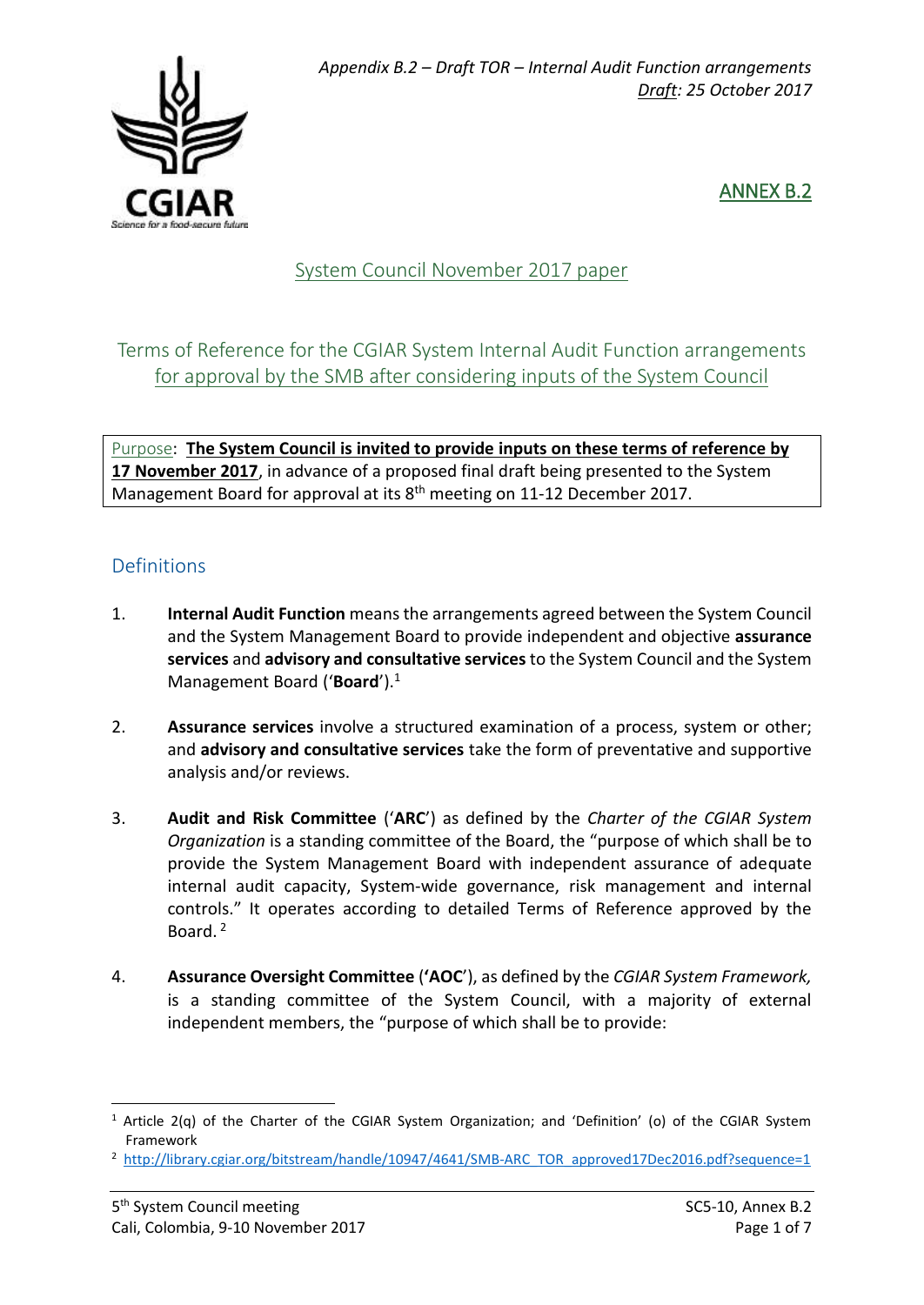- a. The System Council with assurance of the completeness and effectiveness of the Internal Audit Function and the independence of external audit functions;
- b. A structured reporting line between internal and external auditors and the System Council; and
- c. Oversight of System-wide governance, risk management and internal controls." 3

#### General principles

- 5. The Internal Audit Function arrangements are established according to the following principles:
	- CGIAR's Centers have the mandate and responsibility to ensure that Centerown internal audit needs are met and funded through appropriate arrangements, whether provided via in-house; a series of regional teams; and/or third-party assurance providers;
	- The CGIAR System Organization ('**System Organization**') has the mandate and responsibly to ensure that its own internal audit needs are met and funded through appropriate arrangements, whether in-house or out-sourced;
	- The Internal Audit Function operates on a demand-driven, and not supply-led, basis to ensure that cost-efficiency and value for money are embedded; and
	- The Guiding Principles of the CGIAR System, as set out Annex A of the *CGIAR System Framework*, include that responsibilities should be assigned to those entities that can most efficiently and effectively fulfil them, and duplication is to be avoided.

#### Purpose and client of the Internal Audit Function

- 6. **Purpose:** The primary purpose of the Internal Audit Function is to identify strategic recommendations that add value and improve CGIAR System-wide operations, achievable only by reason that the Internal Audit Function arrangements take a cross-System view. Internal Audit Function recommendations may result from conducting engagements commissioned by the ARC or from analysis undertaken at the request of the ARC but which draws upon pre-existing information.
- 7. **Link to the risk management framework of the CGIAR System:** The Internal Audit Function delivers part of the CGIAR System's assurance framework. The preferred model for CGIAR Center and CGIAR System Organization operations in respect of risktaking is a combined assurance model, to provide visibility on whether the System is receiving adequate cost-effective reasonable assurance.

**.** 

<sup>&</sup>lt;sup>3</sup> Article 8.2(a) of the CGIAR System Framework.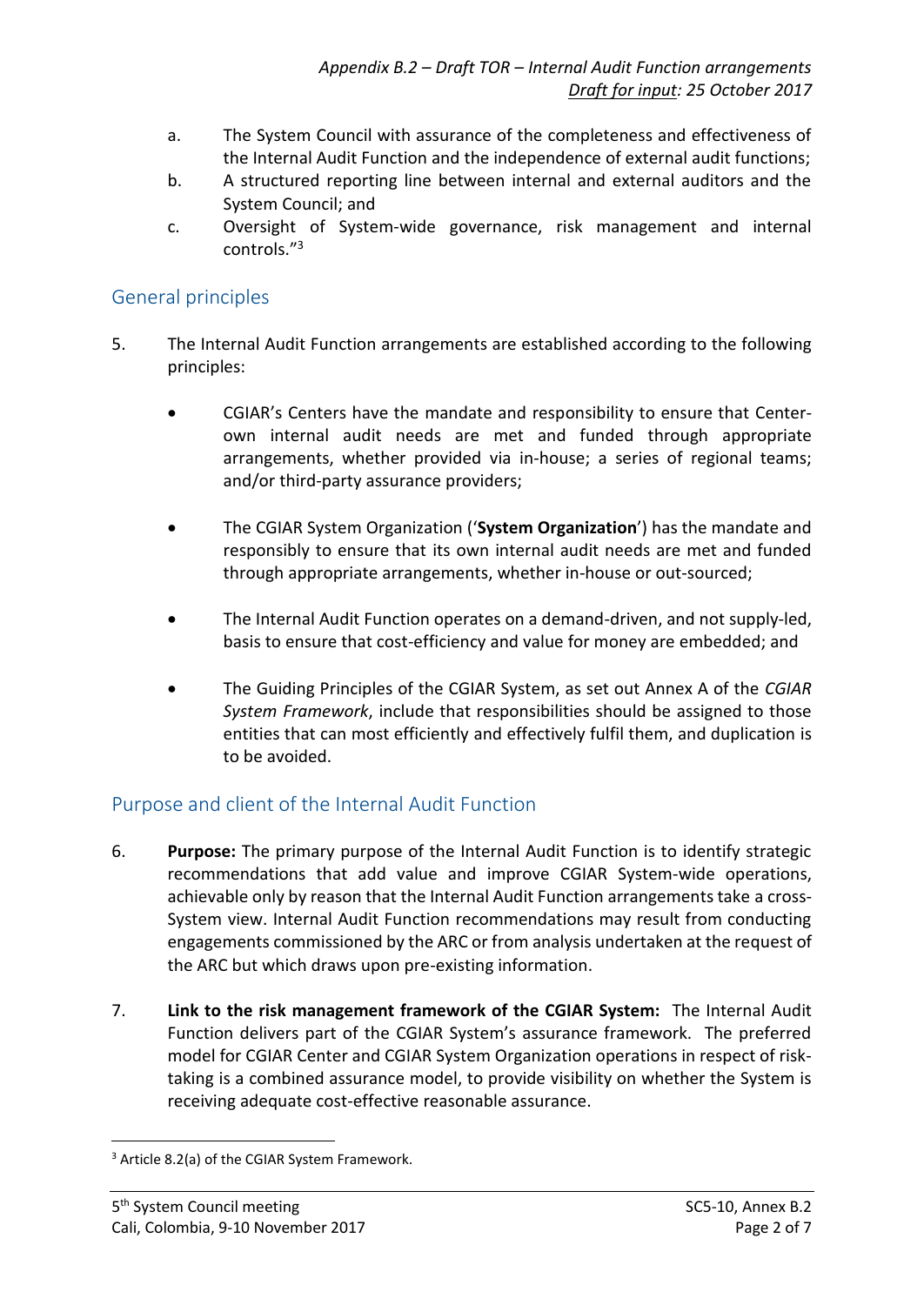- 8. **Clients:** The Internal Audit Function exists to support the Board in carrying out its oversight mandate for CGIAR System risks where internal audit represents the most appropriate assurance process. Through the Board, the Internal Audit Function also supports the System Council's Assurance Oversight Committee to discharge its mandate under the CGIAR System Framework.
- 9. **Professional standards:** The Institute of Internal Auditors (IIA)'s International Standards for the Professional Practice of Internal Auditing and the Code of Ethics, which form part of the IIA's Professional Practice Framework have been adopted by CGIAR since 2001. The CGIAR internal audit community has developed a common CGIAR Internal Auditing Manual to operationalize these standards. Those standards apply to the delivery of the Internal Audit Function.

#### Organizational arrangements

- 10. **As determined by the Board's ARC in consultation with Assurance Oversight Committee of the System Council, the Internal Audit Function will be provided by the most appropriate and cost-effective means from among one or more of the following options**:
	- a. **An outsourced model**, supported through a consultancy or retainer basis; or
	- b. **A full or part time experienced 'staff' resource**, with cost-efficiency driving the location for that resource; or
	- c. **An in-sourced model**, provided on a full or part-time by contracting part of the services of an existing Head of Internal Audit of one of the Centers/regional teams.
- 11. **Periodic review of arrangements**: The ARC will review the organizational arrangements every three years, or earlier should capacity needs or other circumstances require, to ensure ongoing optimal arrangements.
- 12. **Key competencies**: Without limiting the ARC's decision-making in respect of the person or persons who are engaged from time to time to support the Internal Audit Function, minimum competencies include:
	- a. **Capacity to consolidate and filter the most relevant information**: to identify the most strategic and relevant opportunities for value-add, taking the organizational, political and institutional considerations into context.
	- b. **Instill confidence**: based on a capacity to hold in-confidence and/or more detailed materials within the Internal Audit Function and the ARC, with aggregated materials providing anonymized thoughtful analysis and Systemwide strengthening recommendations.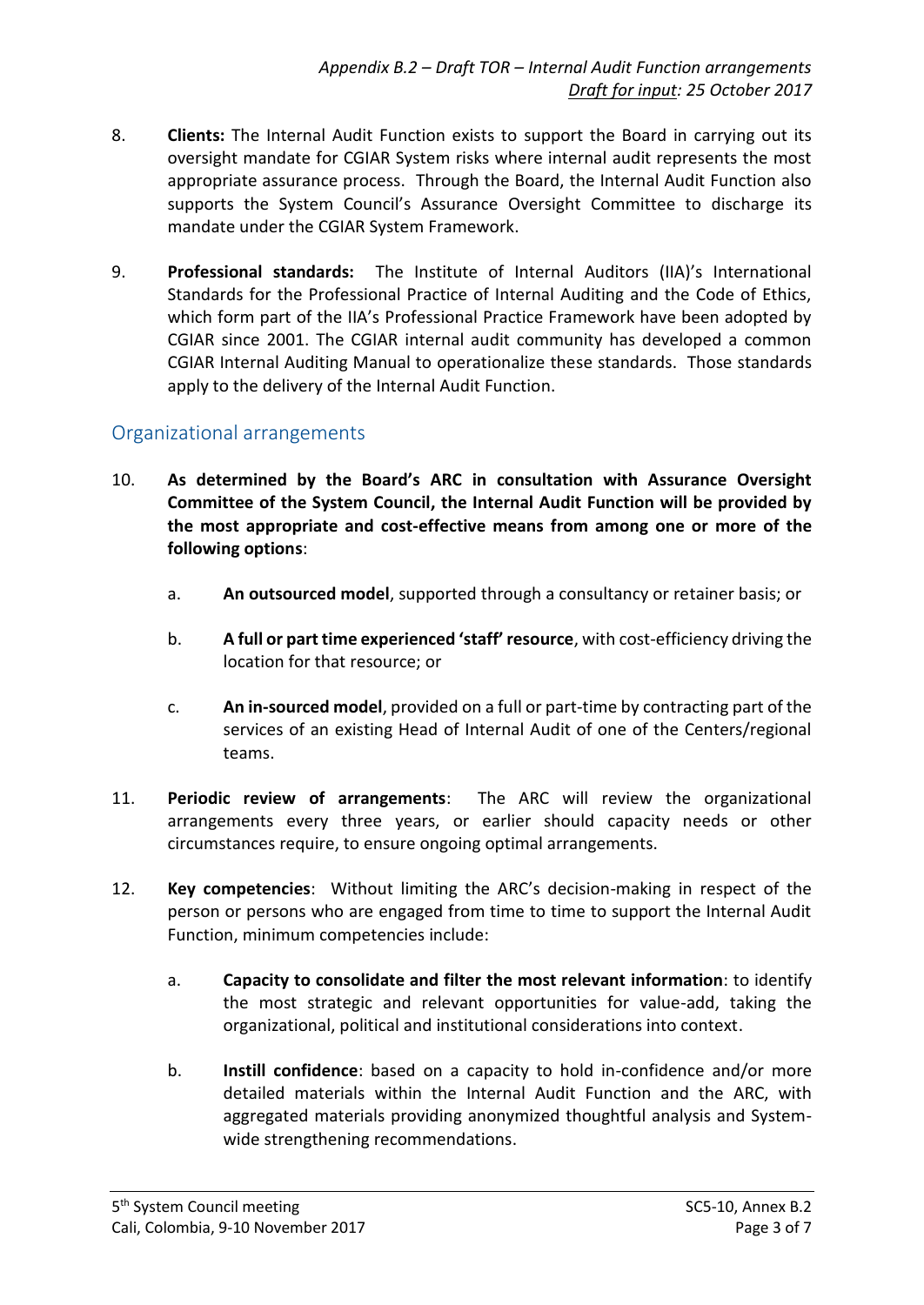- c. **Relationship builder and respectful communicator**: Capacity to understand CGIAR and support the System's efforts to achieve cost-effective appropriate results in the context of an ever-evolving dynamic environment. A crucial element includes demonstrating a sound understanding of the basis for differing views, and communicating alternate points in a way that brings out the respective merits of those views.
- d. **Solution-focused**: a person who is skilled at synthesizing information and knowledge to present cost-effective pragmatic solutions in the context of an extended enterprise environment.
- 13. **Reporting line:** The Internal Audit Function provider is supervised by the Board through the ARC.

#### Implementation arrangements: assurance plans and funding

- 14. **Rolling multi-year plan informed by Center multi-year assurance plans:** Delivery of assurance engagements via the Internal Audit Function will be according to a Systemwide multi-year assurance plan focused on System-wide opportunities and risks where internal audit is the most appropriate assurance mechanism. The Internal Audit Function's multi-year rolling work plan must be informed by the Centers' multi-year assurance plans.
- 15. **Linkages with System-wide evaluations:** The ARC will ensure that each annual Internal Audit Function activity plan takes into account System-wide assurance that is provided through the System Council's agreed evaluation arrangements.
- 16. **Annual Activity Plan Approvals:** The Board approves the Internal Audit Function costed annual activity plan for System assurance engagements upon the recommendation of the ARC and in consultation with the AOC and the Centers' Audit Committee Chairs.
- 17. **Optimizing assurance engagement work planning:** By end-January of each year, the Centers' Audit Committee Chairs and the Heads of their respective Internal Audit arrangements will engage with the Internal Audit Function and the SMB Audit and Risk Committee Chair to inform the ARC's advice to the Board on key areas of focus for the Internal Audit Function for the year ahead taking into account Center-own assurance plans for that same year. In some years, Board (and any additional System Council) identified assurance requirements may require a range of System-focused engagements via the Internal Audit Function arrangements. In other years, the number may be small.
- 18. **Information needs:** The annual activity plan of the **Internal Audit Function** will include a summary of the nature of the information that will be required to deliver on the respective engagements over the year. Once endorsed by the Board, the ARC has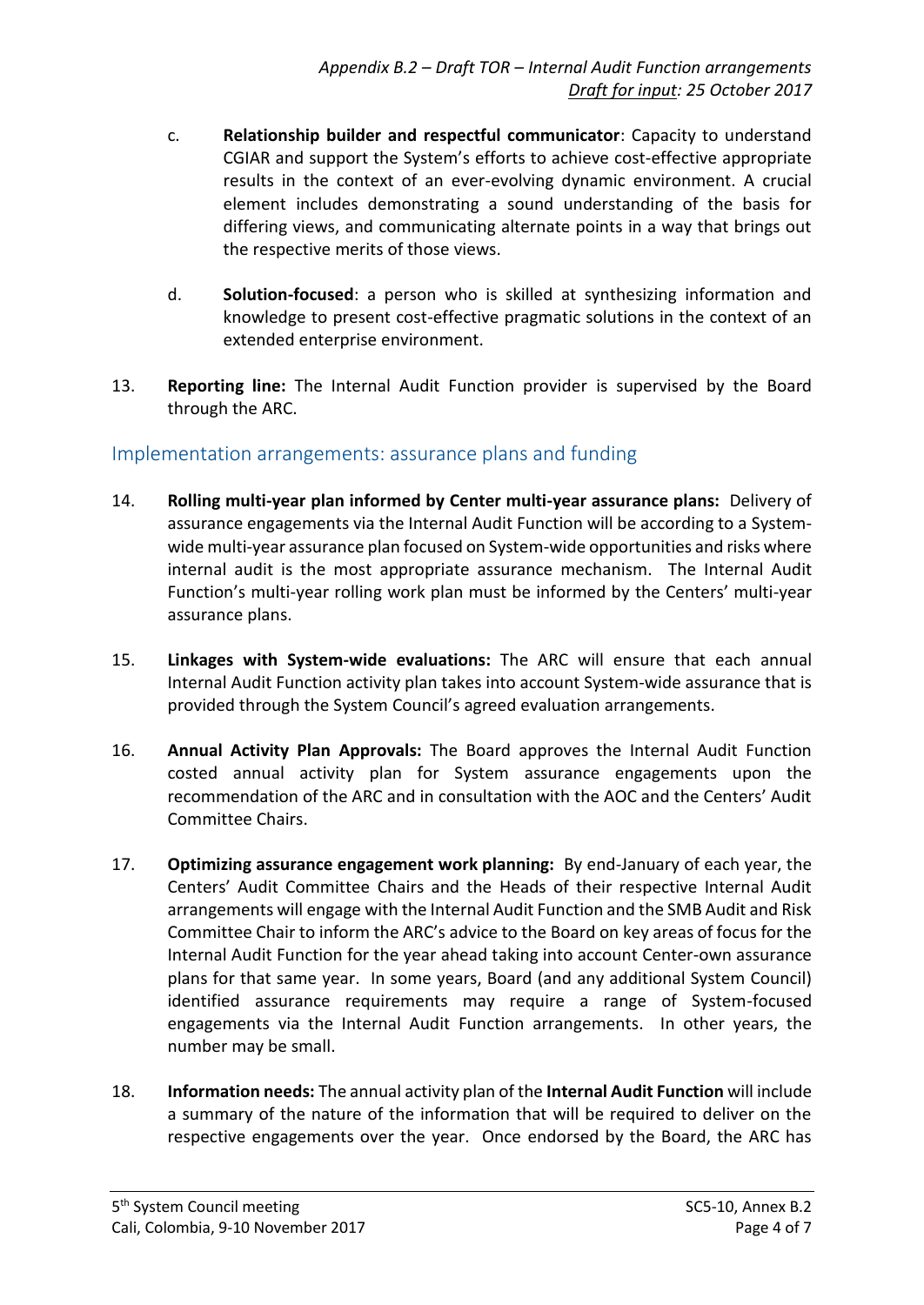delegated authority from the Board to develop and approve the Terms of Reference ('TOR') for each engagement that includes specific information needs to deliver an effective engagement.

- 19. **Revising the Internal Audit annual activity plan:** Any proposed major revisions to the approved Internal Audit Function activity plan during a calendar year must be approved by the Board, based on input from the CGIAR Center Audit Committee Chairs.
- 20. **Budget**: The annual budget for delivery of the Internal Audit Function is met from the CGIAR System Organization sub-group of System entity accounts. It will be paid from Unrestricted Funding as defined in the *Charter of the CGIAR System Organization.*

#### Types of assurance engagements

- 21. Taking into the implementation arrangements set out above, assurance engagements to be conducted by the Internal Audit Function that may be requested by the Board (and the System Council) periodically in line with the CGIAR business plan cycle include:
	- a. Verifying the integrity and effectiveness of shared information systems (active directory, OCS, hosting services): vulnerability, contractual arrangements and monitoring, and identifying systemic opportunities for cost-effective valueadded improvements;
	- b. Providing a systemic view of the overall independence of external audit providers for the Centers and the CGIAR System Organization;
	- c. Analysis of information collected through each Center's whistleblowing process to assess the overall appropriateness of System-wide whistleblowing processes related to System opportunities and risk-taking (using anonymized information);
	- d. Considering the effectiveness and communications quality of the CGIAR System-wide escalation and de-escalation policy;
	- e. Effective implementation of agreed CGIAR System-wide Results Reporting systems (e.g. MARLO);
	- f. The overall effectiveness of cross-Center programming and project management as a means to ensure effective implementation of CGIAR Research Programs and/or Platforms; and/or
	- g. Reporting process on the outputs and outcomes of country coordination: reliability of information reported and value added.
- 22. **Commissioning of investigations:** When necessary and mandated to do so by the Board due to the prevailing circumstances, investigate suspected fraudulent or unethical practices spanning several Centers or the CGIAR System Organization, implementing the Uniform Principles and Guidelines for Investigations issued by the Conference of International Investigators.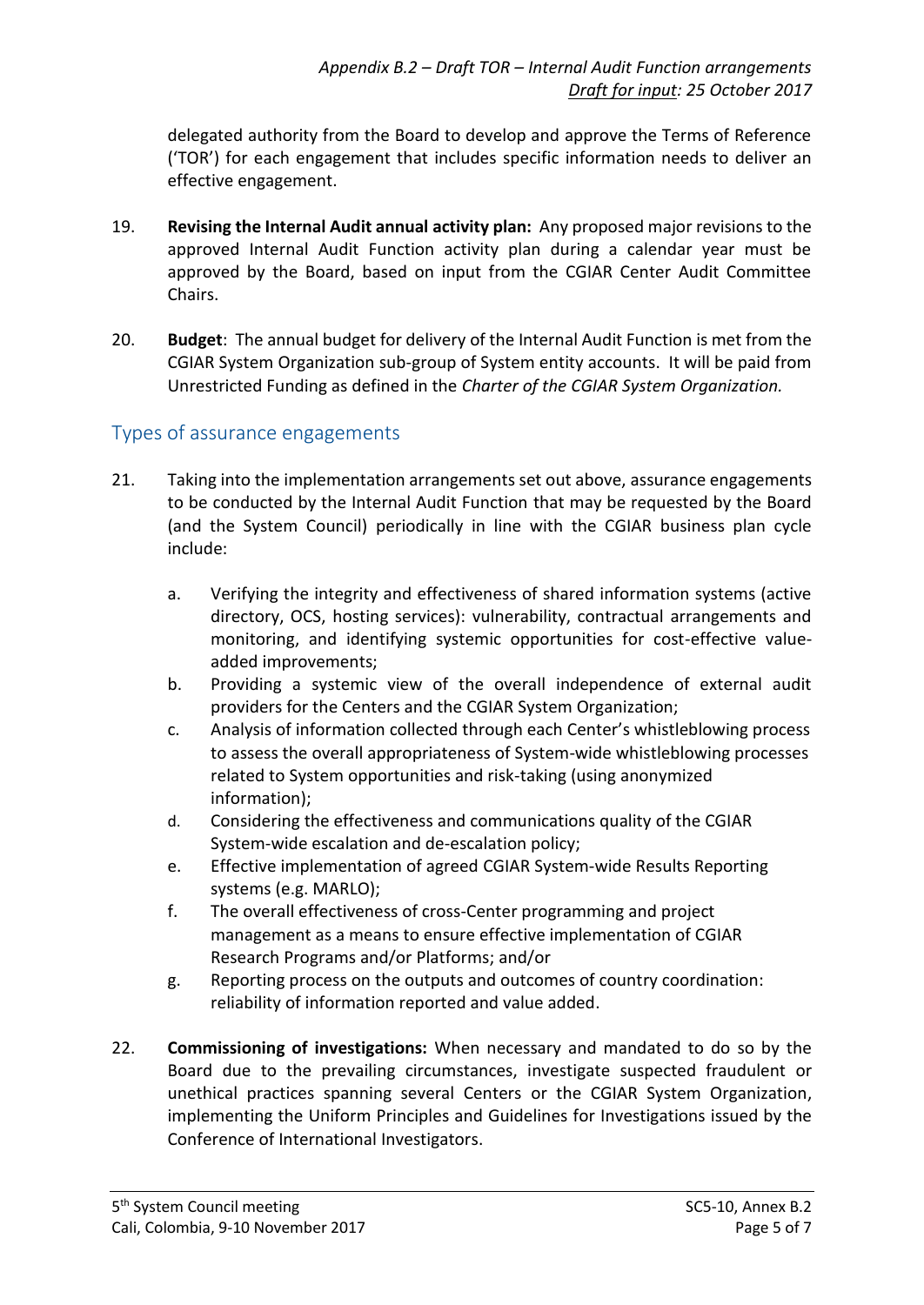- 23. **Assurance, advisory or more limited investigation engagements related to Systemwide risks are performed either by teams assembled from Center internal audit services or by external resources, depending on availability and the subject matter**. Such teams are assembled by the Internal Audit Function at the direction of the ARC.
- 24. **Center-specific matters which may be identified during System-wide engagements:** In the unlikely event that information comes to light during an Internal Audit Function engagement that is specific only to a particular Center, that information will be kept within the specific Center context and will not form part of the consolidated reporting through to the Board and, as appropriate, to the System Council.
- 25. **Maintaining confidentiality:** Delivery of Internal Audit Function engagements will be supported by appropriate confidentiality arrangements to ensure that matters that are only relevant to a particular Center remain under the oversight of the relevant Center's Board.
- 26. **Formal reporting on engagements**: Material presented for the Board, and, when relevant, the System Council, will be delivered in a way that provides a System-wide view on the subject matter of the report, with solution-based pragmatic recommendations for action when relevant. Material presented to the System Council must be first reviewed and approved by the Board. In recognition that the purpose of the Internal Audit Function is to address systemic topics that can enhance the efficiency of the CGIAR System as a whole, recommendations will relate only to System-wide benefits. Individual Centers will not be identified in reporting to the System Council but rather the System-wide topic that requires attention.

#### Access to key stakeholders

- 27. **ARC**: A representative of the Internal Audit Function will participate in relevant sessions of ARC and Board meetings. On invitation of the Chair of the System Council's AOC, a representative of the Internal Audit Function will participate in relevant sessions of the AOC also. Participation my be in person or virtually, at the decision of the relevant meeting Chair.
- 28. **Center Audit Committee Chairs and internal audit assurance providers**: The Internal Audit Function requires effective communication channels with Center Audit Committee Chairs and Heads of Internal Audit. Communications will be required:
	- a. To discuss the scope of specific engagements, to support the ARC's approval of appropriate terms of reference;
	- b. To seek clarifications on information supplied to the Internal Audit Function to facilitate synthesis of information into System-focused cost-effective reporting;
	- c. To ensure the appropriate formulation of pragmatic recommendations that add value and improve overall System effectiveness and efficiency.